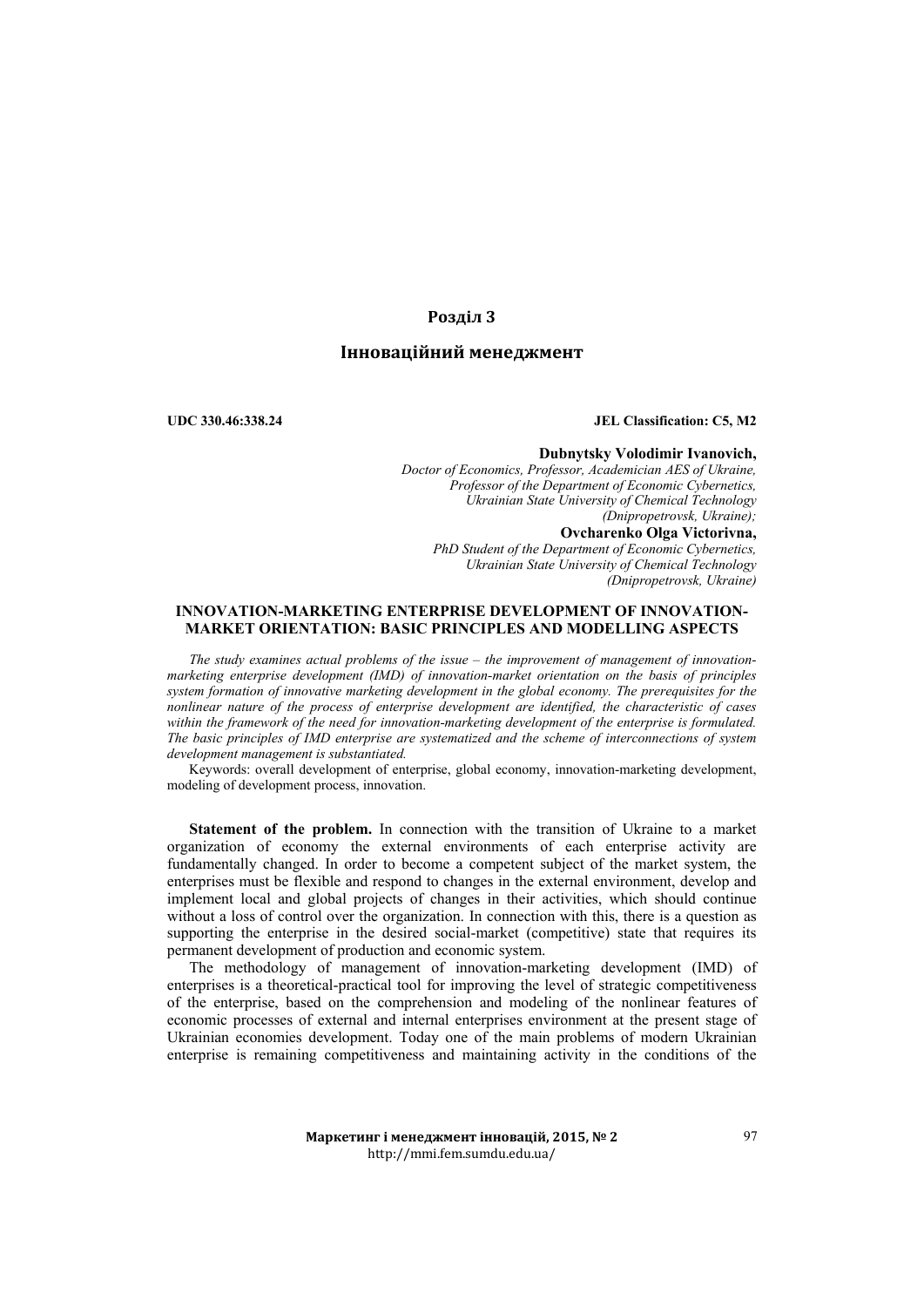external environment which is continuously changing.

This problem together with a whole range of similar problems (for example, the effectiveness of the situational management mechanism of innovative development, conditions of formation of the adaptation mechanism under the strategic changes in commodity markets), on the one hand, isn't modern for a new enterprise. However, on the other hand, despite more than a decade attempts for the formation and entry into the market, the whole complex of enterprises, especially the enterprises of mechanical engineering still can't return to the production times of the policy-making economy.

In the authors' opinion, it's time to look back and understand what has not been done yet, or what one should begin with. The urgency of this problem is due to the fact that it is time to seek its place in the world economic system in a global economy. Besides correcting last mistakes, changes of values and the creation of innovative strategy and marketing development, our country, our neighborhoods and businesses need to find their place under the sun in the global division of labour. And this will not be in the nearest future.

A country which wants to develop in terms of innovative orientation of the global economic system, stimulates domestic consumption, aggregative investment in innovative development, public procurement (including in defense technology) designed to stimulate the growth of domestic production and net export, trying to influence positively the growth of gross domestic product. About the need to stimulate economies by increasing the consumption, investment and government procurement it is known from general macroeconomics, which is studied on economic specialties at the universities. But instead of this reduced we drove the value of net exports to a critical negative value. There seems to bean impression that certain statesmen, leaders, consciously substitute the macro - and mesoeconomic veils with the rules of big politics.

Ukraine can continue to sell steel of primary processing and electricity, de jure, being considered a sovereign state, de facto being an economic analogue of the colonies of the first half of the twentieth century. We have no chance in high-tech manufacturing as the leading countries (USA, Japan, EU countries) will continue to maintain its leadership position for a long time, thus changing the scheme of world domination. Taking into account such state of affairs, the transition to the innovative-investment-marketing way of development, about which the authority loudly declarated for previous years, appears to be difficult. So Ukraine, including enterprises, remains in this regard at the level of countries of the third world. While leading countries part with an industrial economy and economy based on exploitation of the natural resources, and pass to technology of the fifth-sixth modes, Ukraine and it's enterprises continue to earn on a raw material economy, metallurgy and chemistry – technologies of the second-third modes inherent to the leading countries in the middle of the past century.

In general, we face the problem of survival of industrial enterprises (especially important for the economy, metallurgical, chemical, engineering and mining) in the conditions of the recession and cuts in domestic commodity markets.

**Analysis of recent researches and publications.** To study of industrial enterprises development on the basis of modeling the process of production diversification are devoted the works of scientists: V. Zakharchenko, F. Al-Sharhi [1], H. Kucherova [2], V. Dubnytskyi, N. Danylina [3], V. Khrapkina, H. Kolomytseva [4], V. Komirna, I. Hanzhela [5]*.* The problem of scientifically-technological development management of industrial enterprises and terms of their competitiveness increase are considered in such last researches, namely: Ye. Lazarieva [6], О. Orlov, О. Honchar [7], L. Holovkova [8], О. Оvcharenko [9], О. Yankovyi [10], V. Zakharchenko, М. Damaskin [11], V. Nyzhnyk, М. Nikolaichuk [12], О. Tieletov, N. Ivashova, Ye. Nahornyi [13], О. Raievnieva [14; 15], Ju. Putiatin, А. Pushkar, O. Trydid [16].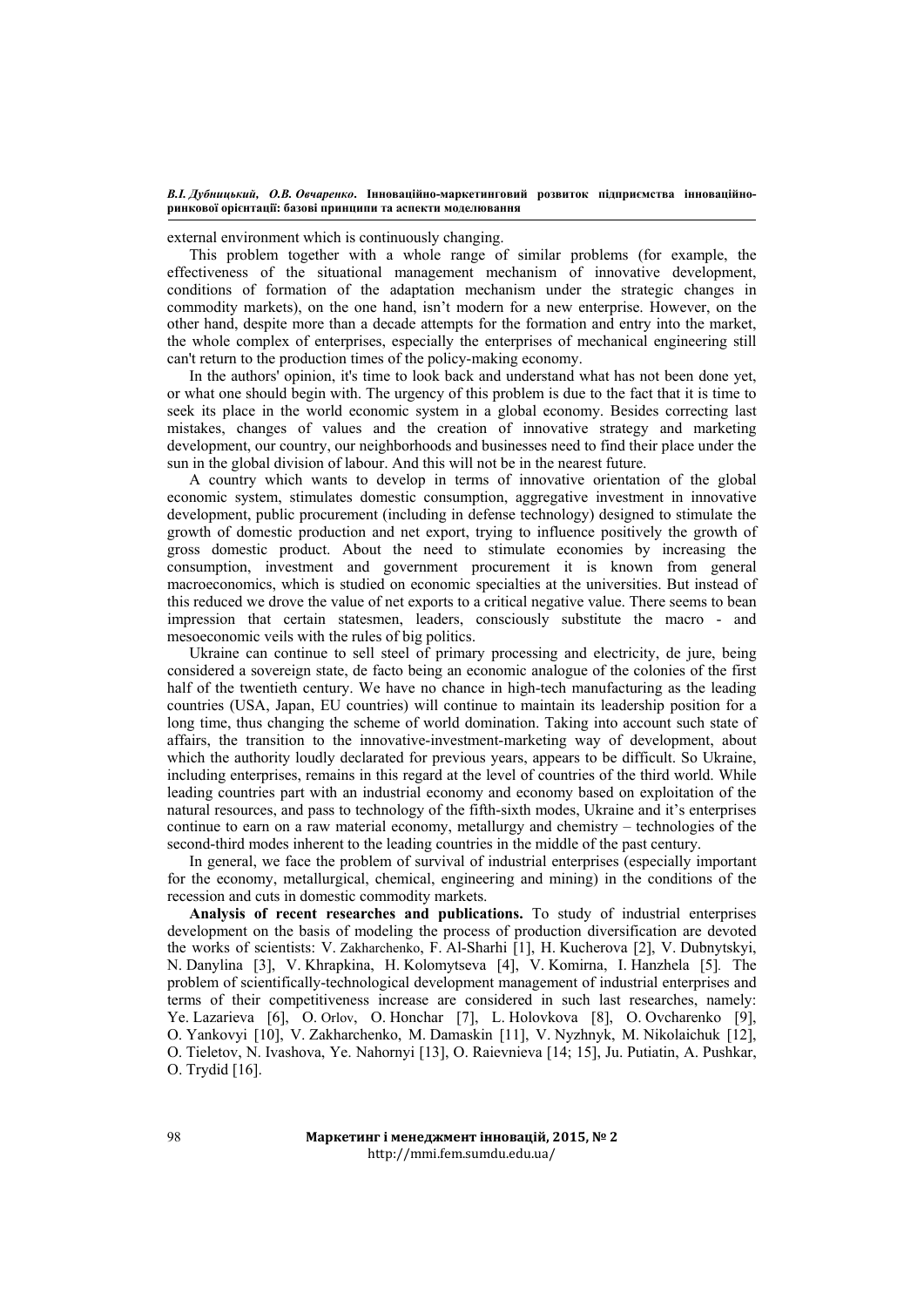**The purpose of the article** is to develop the theoretical and methodological bases of management of enterprise development in the context of it's component – innovativemarketing development of the innovation-market orientation using a synergistics approach in the system of the principles of innovation and marketing.

**The main material.** The beginning of the XXI century is characterized by the comprehensive process of globalization, which gradually obliterates regional and national borders, forming a single integrated market space which is characterized, in O. Raievnieva's opinion, with the presence of non-linear and cyclical effects. It leads to the nonlinear nature of complex, open socio-economic systems development in particular companies, which depends on the synergetics effect of the fluctuations of the market environment and its internal real and potential possibilities. Studies have shown that the main reasons which make the process of enterprise development poorly structured and nonlinear, the following can be highlighted (Fig. 1), including:

- a high degree of dynamism and changeability of the external environment in which the venture which entails the emergence of new laws for the development and control of nonlinear dissipative environments;

- the emergence and strengthening of the global economy process, which is based on the idea of efficiency of economic agents innovative development and in a certain way limits the independence and entrepreneurial initiativeness of their development subjecting to common standards and patterns of behavior;

- presence of co-evolutionary effects that link the various difficult socio-economic systems, in particular, enterprises both within the state and limits beyond it's borders into single geoeconomic space [14, p. 205].



## *Figure 1 –* **Pre-conditions of the nonlinear nature of enterprise development process**

Considering the managment as a function of the economic system it's necessary in our opinion, to note that its content is aimed at solving the problems, contradictions and imbalances that arise in the process of enterprise development, innovation-marketing orientation. It means that if there is no problems, the company operates and develops in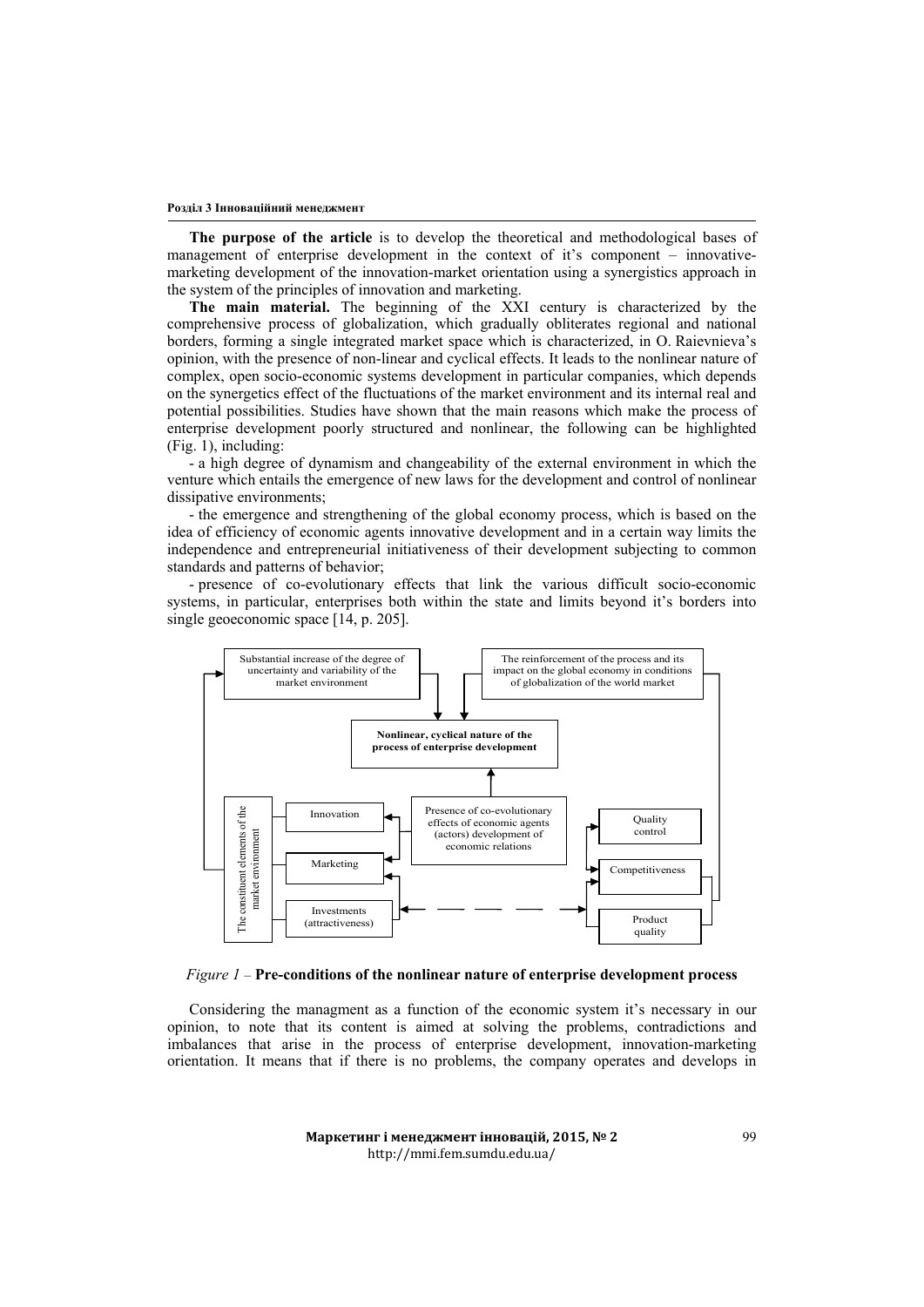accordance with established technology within the selected attractor, which refers to one of the alternative trajectories of enterprise development, the selection of which is based on the evolution of its development, formed with a set of potential and actual resource (quality and adaptability of common potential) and organizational capabilities, the properties of the system, which correspond to the certain stage and phase of the cycle of the enterprise development.

Dynamic, innovative scientific, technical, economic (market and marketing) development of countries, regions of the world gives an apportunity to distingush from the totality of human activity four types of existing innovations. The first type relates to the needs of the economy and production (creation of new products, new technologies, industry, etc.), the second type relates to social and household needs of people, the third type is referred to education and inner world of people, the fourth – political (internal and external) problems.

The complex and contradictory nature of innovation in market conditions is determined by the so-called synergetic effect, wich sums up the effect of the interaction of two or more factors, and which is characterized with substantial exceeding the effect of each separate component.

The magnitude of the volumes of production, acceleration of the process of designing new and updating existing products have not only increased the needs and demands of consumers, but also transformed the very structure of public needs. It is believed that in present-day conditions social needs are generally met through two sources:

- extensive or intensive expansion of production of already developed products and technologies;

- creation and implementation of productive innovation owing to the use of marketing tools [13].

The cited above views provide an opportunity to examine the components of the marketing of innovative enterprises development. Studies have shown that the need to manage innovation-marketing development of the enterprise in modern conditions of the global economy may occur in the following cases (Fig. 2)



*Figure 2 –* **Characteristics of cases under the necessity of innovative and marketing enterprise development**

**Маркетинг і менеджмент інновацій, 2015, № 2** http://mmi.fem.sumdu.edu.ua/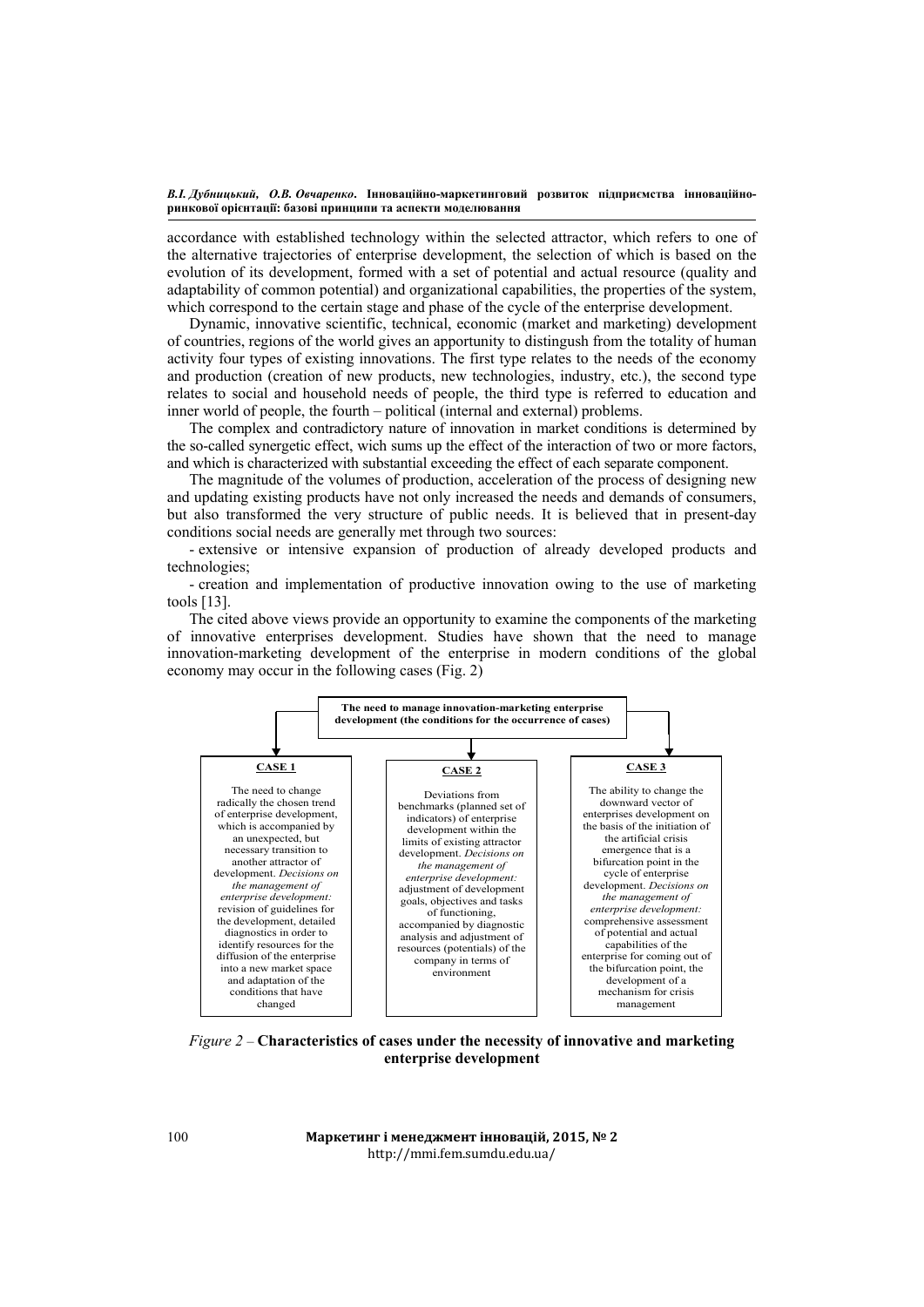Taking into account the above-mentioned, under innovative-marketing development of the enterprise, in the conditions of global economy, we will understand the process or return of the enterprise to innovative attractor development in market relations, or artificial changes of evolutional vector of enterprise development within the framework of adaptative process to the strategic changes on commodity markets, with the aim of forming the adequate one to the terms which change dinamically, the level of competitiveness, providing with the protracted presence of enterprise in geo-economic space of the country and the world and on the basis of synchronization of environment fluctuation speed with the adaptation speed of enterprise to them depending on present potential and real possibilities (level of general potential), which answer to the certain stage and phase of it's development cycle.

The most fundamental component of management methodology for enterprise development in the global economy is the approach, with the help of which the study of identified problems is in progress. The analysis of literary sources scientists: Yu. Lysenko, V. Petrenko, E. Erohina, O. Trydid, D. Novikov, V. Zakharchenko, V. Khrapkina, Ye. Lazarieva, V. Nyzhnyk, О. Tieletov, S. Iliashenko, O. Raievnieva, etc., allowed the authors to make a preliminary conclusion that there is a wide spectrum of approaches – aspect, process, conceptual, systemic, resource-functional, and so on, which can be used for studying contemporary problems of innovation-marketing management of enterprise development. The examination of the essential characteristics pointed in work [15] allowed us to conclude that, on the one hand, none of the approaches covers the objectives of the study of the problem and therefore cannot be put in its basis [3], and on the other hand is needed for studying the problems the use of the separate components of these approaches, which together can provide the researcher with new knowledge about the ways of its solution [14, p. 207].

Fig. 3 shows the content aspects of the synergetic approach, which are specified in the system of management principles of enterprise development of the innovation-marketing orientation in the global economy.

The proposed principles (Fig. 3) are the basis of improving components of the management methodology of enterprise development in the global economy – the concept of innovation-marketing development which is the sum of preconditions that improve and develop the theoretical background for the management of common enterprise development taking into account the new economic conditions of Ukrainian enterprises. Conducted research and critical analysis of the functioning of the large industrial enterprises of the old industrial regions in Ukraine (Dnipropetrovsk, Donetsk, Zaporizhzhia, Luhansk, Odesa, Kharkiv region) allowed us to propose the number of concepts that are based on the modeling the process of production diversification, as well as the main approaches to the modeling scientific and technological development of industrial enterprises.

According to the viewpoint of Professors O. Raievnieva [15], V. Zakharchenko [1; 11], O. Orlov [7], Professor О. Tieletov [13], the process of management of the economic system is the process of planning, organization, motivation and control necessary for the formulation and achievement of its objectives. In connection with this process of enterprise management of innovation-marketing orientation in the authors' view contains two important subprocesses, namely: а) management system behavior in geoeconomic space and time for achieving the goal of innovation-marketing development, which actually represents the process of its functioning in a global economy; b) the formation of new targets for innovative development based on innovation and marketing potential, an important component of the overall potential of the company, after achieving a certain goal, which determines its behavior at the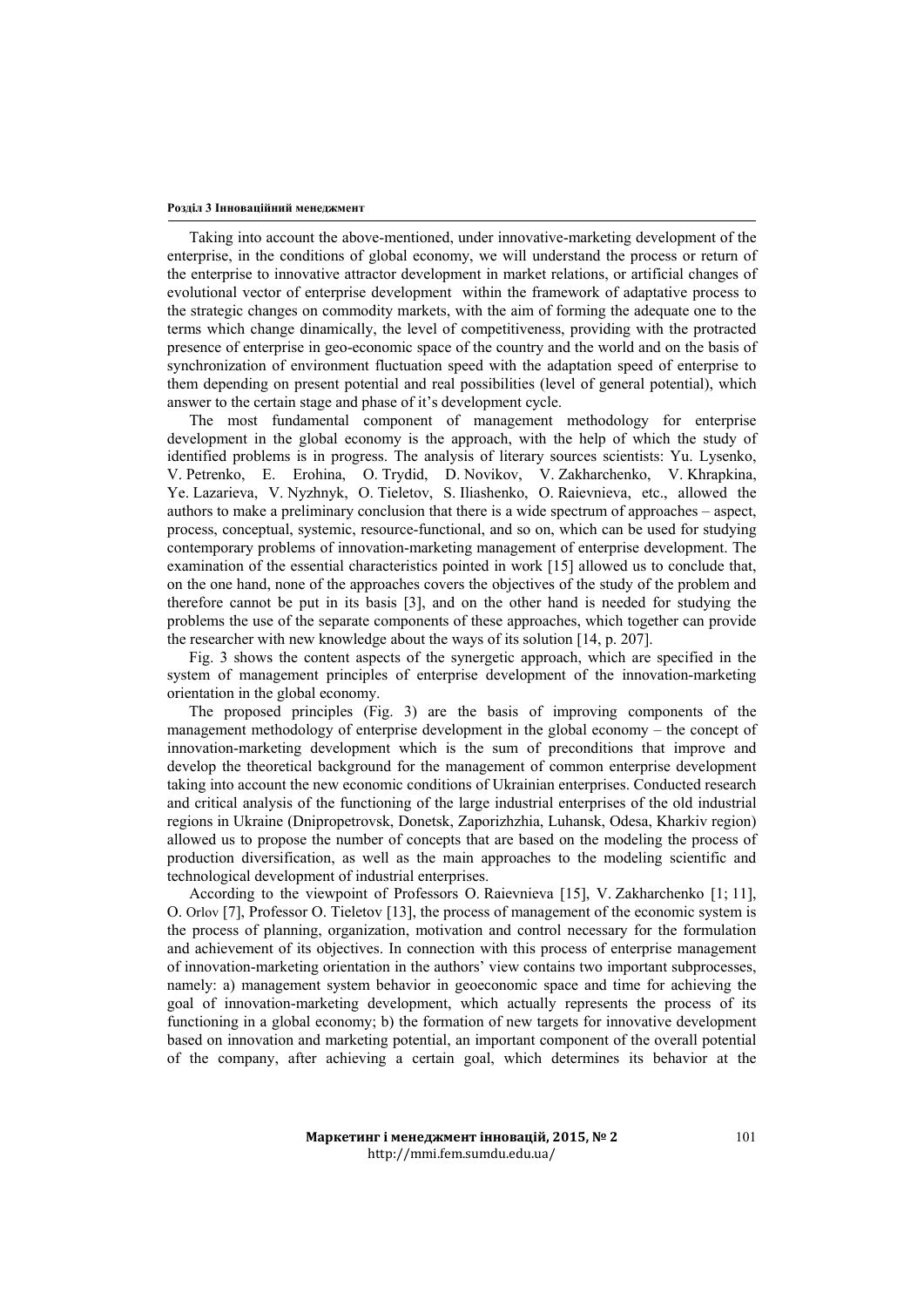appropriate historical interval, which is the essence of the overall development process. Consequently, the process of enterprise development is a process of fundamental transformation (diversification but not reformative) transformations which modify the attractor, and hence the paradigm of evolutionary development of the system, and which is based on a significant change in the behavior of system-forming factors (resource capabilities of the enterprise, features of innovative-investment and marketing potential).

| System of management principles of innovation-marketing enterprise development<br>(synergetic approach)                                                                                                                                                                                         |                                                                                                                                                                                                                                                                                           |
|-------------------------------------------------------------------------------------------------------------------------------------------------------------------------------------------------------------------------------------------------------------------------------------------------|-------------------------------------------------------------------------------------------------------------------------------------------------------------------------------------------------------------------------------------------------------------------------------------------|
| 1. The principle of necessity of enterprise<br><i>management</i> (displays a hierarchical space<br>management purposes, including innovation-<br>marketing orientation on the market)                                                                                                           | 6. The principle of attractors multitude of<br>innovation-marketing development (affirms the<br>accessibility and variety of choices of the<br>future, which is primarily connected with<br>stochasticity, nonlinearity of the process of<br>development in conditions of globalization)  |
| 2. The principle of many levels (assumes that<br>any system (e.g. the company) develops<br>simultaneously on internal and external levels)                                                                                                                                                      | 7. The principle of cyclical development<br>including from the component of the<br>innovation-marketing (reflects features of the<br>present stage of enterprise economy, and<br>provides continuity and well defined sequence<br>of stages, phases of the cycle)                         |
| 3. The principle of adaptive development<br>management is closely connected with the<br>processes of self-organization<br>and<br>self-<br>improvement lies in maintaining a steady state<br>of the system and keeping to restrictions con-<br>cerning state and control action at given period) | 8. The principle of nonlinearity of development<br>(eliminates additive approach to understanding<br>the process of enterprise development and<br>declares the presence of this process of factors<br>destabilizing; this process causes significant<br>multiplicative effects and risks) |
| The principle of the expediency of<br>4.<br>establishing a new dissipative structure<br>(reflects the main regularities in the behavior<br>of the company in terms of the bifurcation<br>changes, including at the choice of innovative<br>marketing orientation)                               | 9. The principle of co-evolution (is based on<br>complex systems development of mutual un-<br>derstanding in<br>particular enterprises<br>of<br>different levels of hierarchy and industrial<br>direction (on the basis of total market<br>potential)                                     |
| 5. Principle of effectiveness and optimality of<br>decisions (makes the leadership at development<br>management to seek some compromise between<br>the optimal solution and ineffective, without<br>assessment of the market situation)                                                         | 10. The principle of "temporalness" (indicates<br>the tendency of a significant reduction in the<br>time lag between the cause and the results of<br>decisions<br>management<br>on<br>enterprise<br>development, i.e. the sensitivity to time)                                            |
| 11. The principle of social orientation of the enterprise development (describes the necessity to take into<br>account both internal and external social impact at management of enterprise development)                                                                                        |                                                                                                                                                                                                                                                                                           |

## *Figure 3 –* **Main aspects of the synergetic approach which are focused on the principles of innovation-marketing enterprise development**

Three components influence the formation of common goals of the enterprise development (especially in the conditions of a global economy and quality of geo-economic space):

> **Маркетинг і менеджмент інновацій, 2015, № 2** http://mmi.fem.sumdu.edu.ua/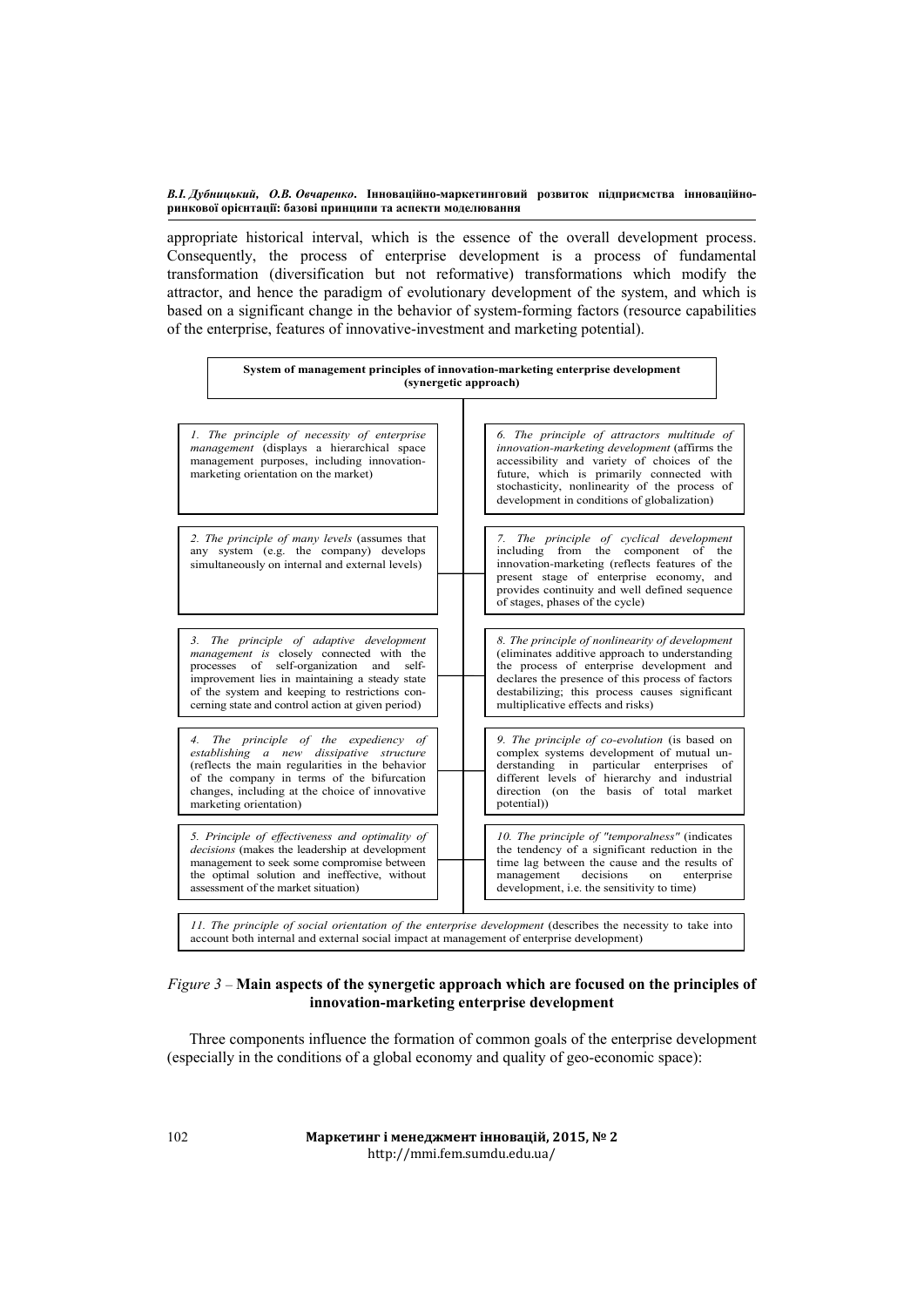1. Fluctuations of the global economy which are the reflectiion of the main trends of world space development in the conditions of progressive globalization.

2. Fluctuations in national and regional economy (macro- and mesoenvironment of enterprises) which characterize scientific and technological, innovation-marketing and overall socio-economic development of the state and its regions.

3. The limitation of the internal environment of the enterprise, including genetic predisposition of enterprise to development (including within the framework of economic, technical and technological crisis), as well as its economic, financial, investment, personnel, industrial and organizational capabilities.

The contemporary transformation process of Ukrainian economy is characterized by a high degree of stochasticity and variability of the external environment in which the subjects (factors) exist and develop, what causes a significant increase of the level of their future development unpredictability and makes the process of development management, including innovation-marketing, faintly formalized character.

Under these conditions, the modeling tools of innovative development of the enterprise, under which are defined economic-mathematical methods and models, a set of basic requirements, which are noted by the study authors – O. Trydid, А. Pushkar, Ju. Putiatin is demanded namely:

- the models should have the possibilities to formalize linear, and what is the most importantly, nonlinear processes for the overall development of the enterprise in dissipative environments;

- the models should have the properties of adaptability and adequacy to the investigated process;

- the models should give the researcher the ability to form a range of scenarios for future development of the enterprise (especially for innovation-marketing with market risk), under the conditions of influence of stochastic indignations and fluctuations.

The authors agree with the point of view of researches [1; 14; 15; 16], which showed that the most used for the studying and modeling socio-economic systems are next concepts: simulation based on imitation and probabilistic models; modeling based on expert methods and models; simulation based on making decision; modeling based on the theory of faintly formalized tasks [16]. In addition, well-known researchers O. Raievnieva, V. Zakharchenko recommend to this list of modeling socio-economic systems to add the concept of modeling the enterprise development on the basis of using the methods of economic dynamics, in order to explore the changeable nonlinear nature of it's behavior in dissipative environment [1; 15].

For the compilation of the general model of enterprise development of the innovationmarketing orientation, in the authors' opinion it is also necessary to use methodological approaches to assessing the competitiveness of the enterprise on the basis of dynamic and competitive dynamics modeling of the enterprises by means of fractal approaches synthesis and process (fractal analysis in the prediction of the competitive dynamics of the market; the model of vector interaction of enterprise competitiveness factors; fractal analysis of time series in the study of the level of competitive market dynamics; a model of competitive behavior of network operators according to the results of the fractal analysis).

The separation of these subsystems allows to form the methodological bases of the management mechanism of enterprises overall development in the global economy, which include the basic functions and principles of its functioning. Thus, the functional responsibilities of the management subsystem (for example, innovation-marketing or technological) are concentrated on the development of general management mechanism of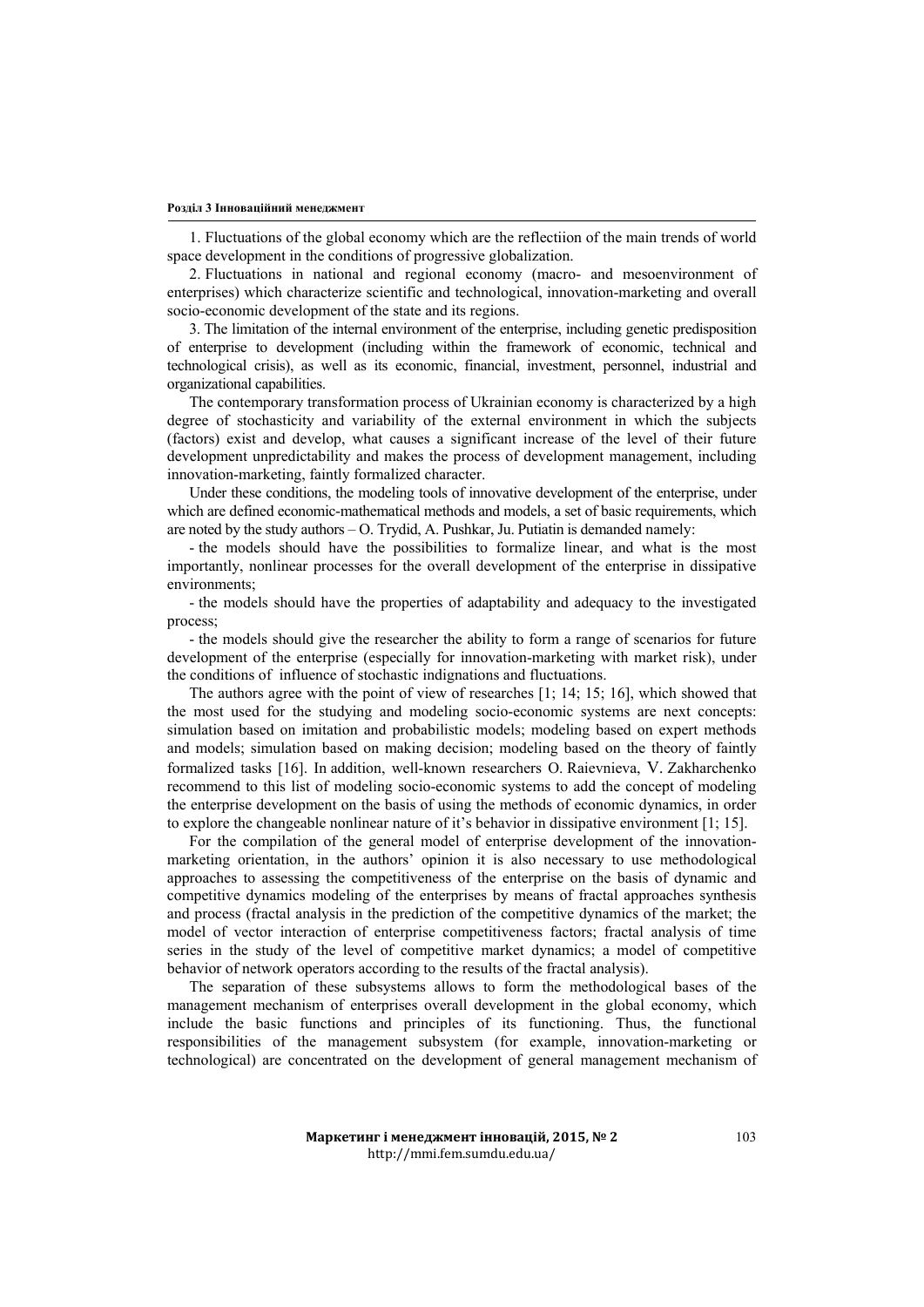innovative enterprise development and also on regulations of it's activities depending on the objectives of the enterprise development (Fig. 4).



*Note: where*

 $g(t)$  – vector of management impacts on the objectives of the overall enterprise development;

u(t) –vector of change management in the mechanism;

y(t) – vector of mechanism correspondence to goals of development;

 $k(t)$  – vector of adjustable parameters of the controller;

 $f(t)$ ;  $s(t)$  – vectors of external fluctuations on the regulator and mechanism respectively;

i(t) – vector of levels of funding and investment (external as fluctuations on the controller and the adaptation mechanism to innovation and marketing development)

## *Figure 4* – **The scheme of elements interrelation of the management system development**

A set of principles of management subsystem (Fig. 4) determines the basic principles of the managed subsystem, and regulates the principle of serving subsystem as a general mechanism of management of the enterprise development, i. e.:

- the principle of adaptability (allows for active or passive adaptation of the existing mechanism to internal and external conditions of existence of the enterprise which are changing);

- the principle of new tasks (characterizes the openness of the mechanism of the overall development management from the components of the subsystem (for example, scientifictechnical, innovation-marketing, etc.) of enterprises for significant changes in the external and internal environment and provides the support of it's adaptive properties);

- the principle of dynamic stability (secures a monotonously evolutionary movement of companies within a particular stage or phase of development (e.g. increased motivation to innovations).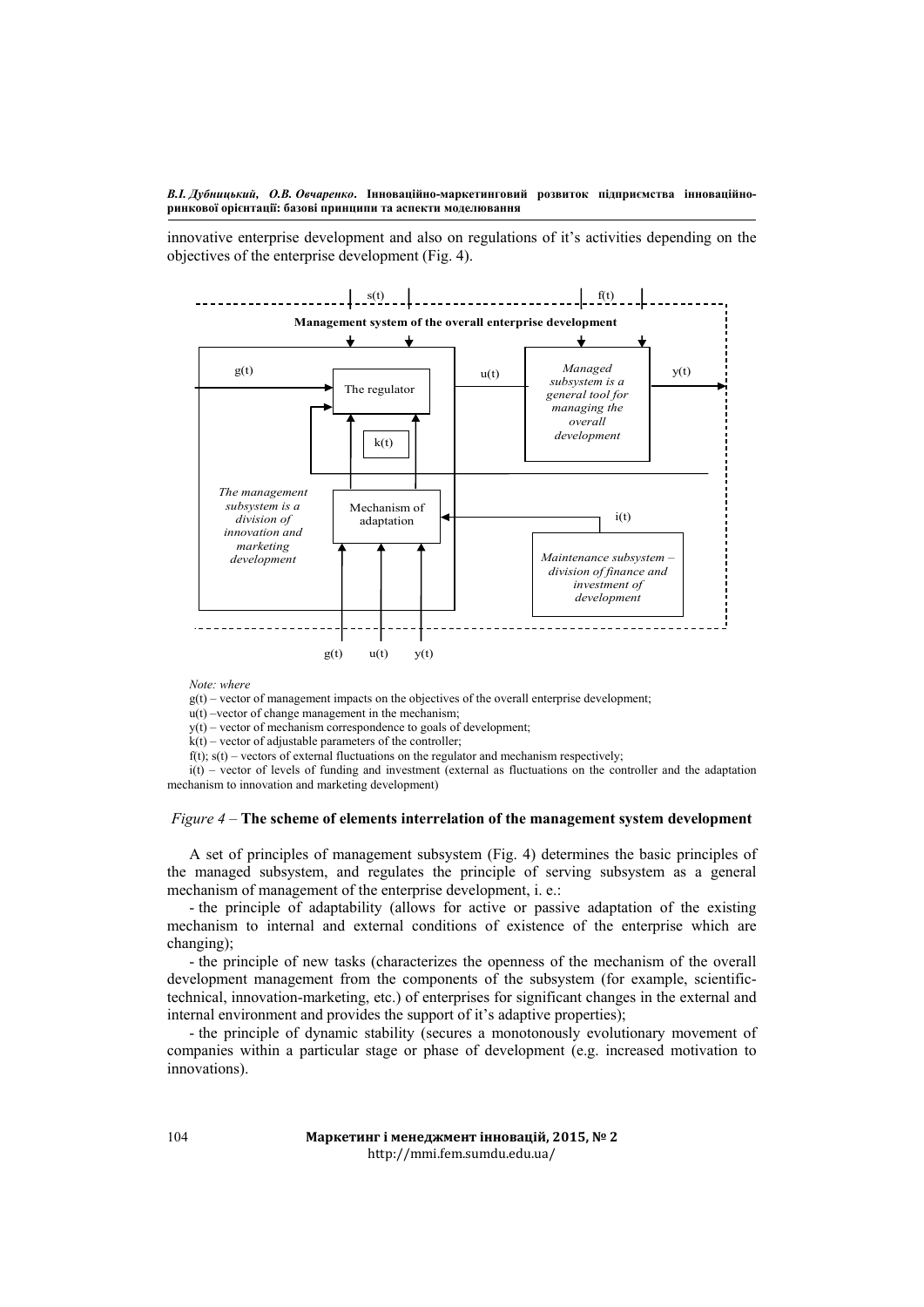**Conclusions and directions for further research.** Thus, based on the research of the main trends and characteristics of the present stage of the economic enterprise activity transformation proposed to improve the approach to the methodology of the overall enterprise development management of innovation-marketing orientation, which is one of the theoretical and practical tools for improving the strategic competitiveness on account of understanding and modeling features of nonlinear economic processes in geo-economic space.

Most of the issues considered and raised in this study are debatable and therefore the authors do not consider the principles of innovation-marketing enterprise development on the basis of synergetic approach, as well as the scheme of interconnection between elements of the system of enterprise management, innovation and marketing orientation to be final and prepared for critical comments will be gratefully accepted.

The authors also believe that there is a need for more detailed development of the theory and methodological principles of mechanisms formation of enterprise development management of innovation-marketing orientation as a tool of increase of the competitive potential of industrial enterprises in the global economy and way out of the present crisis states.

1. Захарченко В.І. Розвиток промислового підприємства на основі моделювання процесу диверсифікації виробництва : монографія / В.І. Захарченко, Ф.М. Аль-Шаргі. – Одеса : ОНУ ім. І.І. Мечникова; Атлант. – 2015. – 124 с.

2. Кучерова Г.Ю. Формалізація інноваційної та маркетингової складових потенціалу машинобудівного підприємства / Г.Ю. Кучерова // Прометей. – 2014. – Вип. 3 (45). – С. 67-71.

3. Дубницький В.І. Інноваційно-маркетинговий потенціал промислового підприємства як інструмент підвищення його конкурентоспроможності на світовому ринку / В.І. Дубницький, Н.В. Даниліна // Маркетинг в Україні. – 2012. – №6. – С. 33-40.

4. Храпкіна В.В. Моделювання економічної безпеки підприємства в умовах нестабільного економічного середовища / В.В. Храпкіна, Г.О. Коломицева // Прометей. – 2014. – Вип. 3 (45). – С. 125-130.

5. Комірна В.В. Диверсифікація інноваційно-інвестиційної діяльності регіонів як ключовий елемент соціально-економічного розвитку просторових систем / В.В. Комірна, І.П. Ганжела // Економічні інновації. – 2015. – Вип. 59. – С. 150-164.

6. Лазарєва Є.В. Диспропорції як причина і слідство розвитку інноваційно активного підприємництва / Є.В. Лазарєва // Прометей. – 2014. – Вип. 2 (44). – С. 102-108.

7. Орлов О.О. Маржинальний підхід до оцінювання потенціалу підприємства / О.О. Орлов, О.І. Гончар // Прометей. – 2014. – Вип. 2 (44). – С. 156-162.

8. Головкова Л.С. Сукупний економічний потенціал корпорації: формування та розвиток : монографія / Л.С. Головкова. – Запоріжжя : КПУ. – 2009. –340 с.

9. Овчаренко О.В. Особливості оцінки конкурентоспроможності промислових підприємств / О.В. Овчаренко // Прометей. – 2014. – Вип. 1 (43). – С. 93-94.

10. Конкурентоспроможність підприємства: оцінка рівня та напрями підвищення : монографія / під заг. ред. проф. О.Г. Янкового. – Одеса : Атлант. – 2013. – 470 с.

11. Захарченко В.І. Методи і моделі в управлінні науково-технологічним розвитком промислового підприємства : монографія / В.І. Захарченко, М.О. Дамаскін. – Одеса : Атлант. –  $2015. - 164$  c.

12. Механізми підвищення конкурентного потенціалу промислових підприємств : монографія / За наук. ред. В.М. Нижника, М.В. Ніколайчука. – Хмельницький : ХНУ. – 2013. – 347 с.

13. Тєлетов О.С. Інновації в маркетингу промислового підприємства : монографія / О.С. Тєлетов, Н.В. Івашова, Є.І. Нагорний; За заг. ред. проф. О.С. Тєлетова. – Суми : СДУ. – 2013. – 282 с.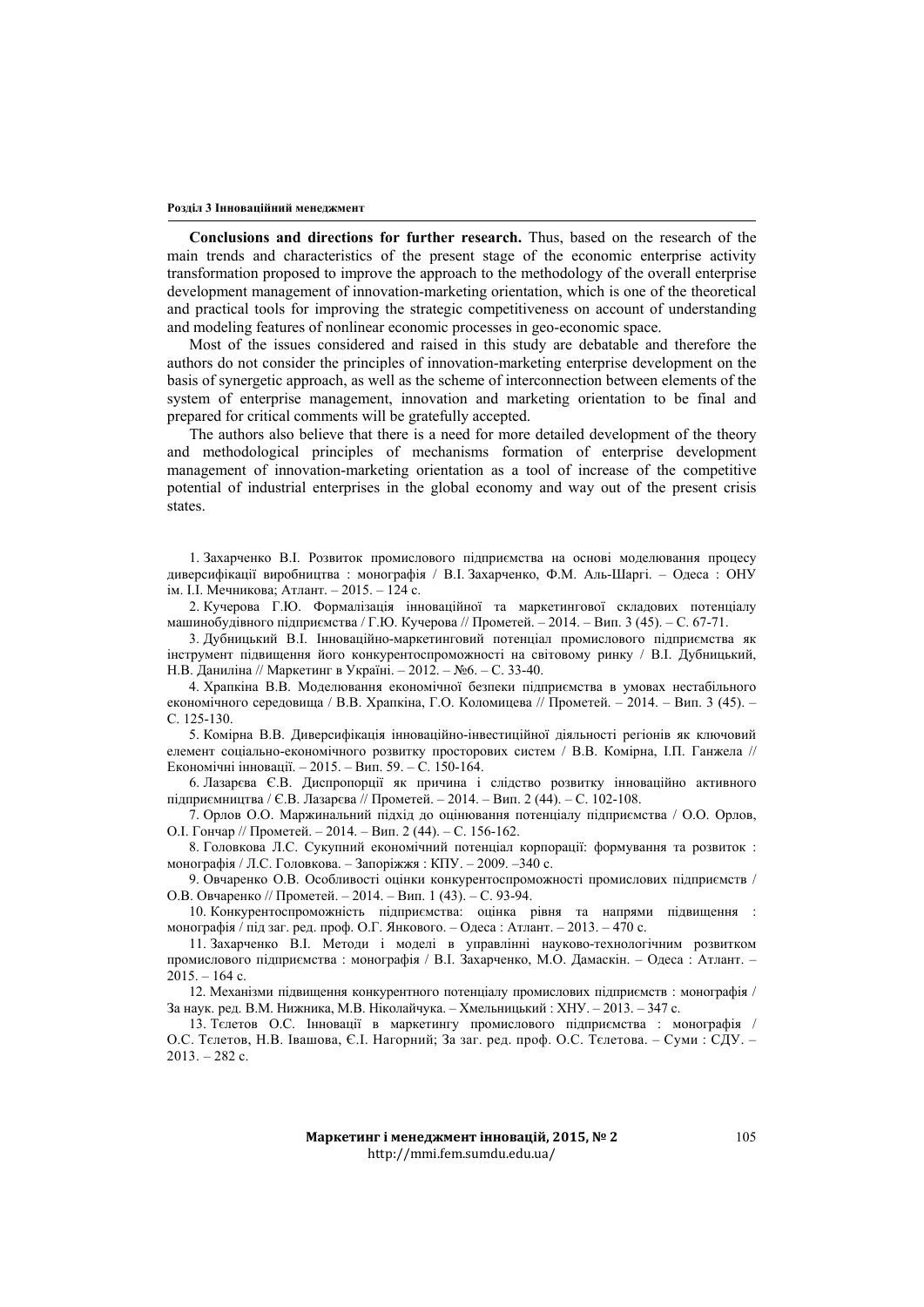14. Раєвнєва О.В. Методологія управління розвитком українських підприємств в умовах нелінійних трансформацій світової та національної економіки / О.В. Раєвнєва // Майбутнє України: стратегія поступу. – Донецьк : ТОВ «Юго-Восток». – 2008. – 304 с.

15. Раєвнєва О.В. Управління розвитком підприємства: методологія, механізми, моделі : монографія / О.В. Раєвнєва. – Харків : ВД «Інжек». – 2006. – 496 с.

16. Путятин Ю.А. Финансовые механизмы стратегического управления развитием предприятия: монография / Ю.А. Путятин, А.И. Пушкарь, А.И. Тридед. – Харьков : Основа. –  $1999. - 488$  c.

1. Zakharchenko, V.I., & Al-Sharhi, F.M. (2015). *Rozvytok promyslovoho pidpryiemstva na osnovi modeliuvannia protsesu dyversyfikatsii vyrobnytstva [Development of industrial enterprise on the basis of production diversification process design].* Odesa: Atlant [in Ukrainian].

2. Kucherova, H.Yu. (2014). Formalizatsiia innovatsiinoi ta marketynhovoi skladovykh potentsialu mashynobudivnoho pidpryiemstva [The formalization of innovation and marketing components of the machine-building enterprises]. *Prometei – Prometheus, 3 (45),* 67-71 [in Ukrainian].

3. Dubnytsky, V.I., & Danylina, N.V. (2012). Innovatsiino-marketynhovyi potentsial promyslovoho pidpryiemstva yak instrument pidvyschennia yoho konkurentospromozhnosti na svitovomu rynku [Innovative and marketing potential of industrial enterprise as a tool to enhance its competitiveness in the global market]. *Marketynh v Ukraini – Marketing in Ukraine, 6,* 33-40 [in Ukrainian].

4. Khrapkina, V.V., & Kolomytseva, H.O. (2014). Modeliuvannia ekonomichnoi bezpeky pidpryiemstva v umovakh nestabilnoho ekonomichnoho seredovyshcha [Modeling of economic security in an unstable economic environment]. *Prometei – Prometheus, 3 (45),* 125-130 [in Ukrainian].

5. Komirna, V.V., & Hanzhela, I.P. (2015). Dyversyfikatsiia innovatsiino-investytsiinoi diialnosti rehioniv yak kliuchovyi element sotsialno-ekonomichnoho rozvytku prostorovykh system [Diversification of innovation and investment activity of regions as a key element of social and economic development of space systems]. *Ekonomichni innovatsii – Economic innovations, 59,* 150-164 [in Ukrainian].

6. Lazarieva, Ye.V. (2014). Dysproportsii yak prychyna i slidstvo rozvytku innovatsiino aktyvnoho pidpryiemnytstva [Disproportions as cause and effect of innovative active enterprise development]. *Prometei – Prometheus, 2 (44),* 102-108 [in Ukrainian].

7. Orlov, O.O., & Honchar, O.I. (2014). Marzhynalnyi pidkhid do otsiniuvannia potentsialu pidpryiemstva [The marginalize going is near the evaluation of enterprise potential]. *Prometei – Prometheus, 2 (44),* 156-162 [in Ukrainian].

8. Holovkova, L.S. (2009). *Sukupnyi ekonomichnyi potentsial korporatsii: formuvannia ta rozvytok [The combined economic potential of corporations: formation and development]*. Zaporizhzhia: KPU [in Ukrainian].

9. Ovcharenko, O.V. (2014). Osoblyvosti otsinky konkurentospromozhnosti promyslovykh pidpryiemstv [Features of estimation of industrial enterprises competitiveness]. *Prometei – Prometheus, 1 (43),* 93-94 [in Ukrainian].

10. Yankovoi, O.H. (Eds.). (2013)*. Konkurentospromozhnist pidpryiemstva: otsinka rivnia ta napriamy pidvyschennia [Competitiveness of enterprise: estimation of level and directions of increase].* Odesa: Atlant [in Ukrainian].

11. Zakharchenko, V.I., & Damaskin, M.O. (2015). *Metody i modeli v upravlinni naukovotekhnolohichnym rozvytkom promyslovoho pidpryiemstva [Methods and models in a management scientifically technological by development of industrial enterprise]*. Odesa: Atlant [in Ukrainian].

12. Nyzhnyk, V.M., & Nikolaіchuk, M.V. (Eds.). (2013). *Mekhanizmy pidvyschennia konkurentnoho potentsialu promyslovykh pidpryiemstv [Mechanisms of increase of industrial enterprises competitive potential]*. Khmelnytskyi: KhNU [in Ukrainian].

13. Tieletov, O.S., Ivashova, N.V., & Nahornyi, Ye.I. (2013). *Innovatsii v marketynhu promyslovoho pidpryiemstva [Innovations in marketing of industrial enterprise].* O.S. Tieletov (Ed.). Sumy: SDU [in Ukrainian].

14. Raievnieva, O.V. (2008). Metodolohiia upravlinnia rozvytkom ukrainskykh pidpryiemstv v